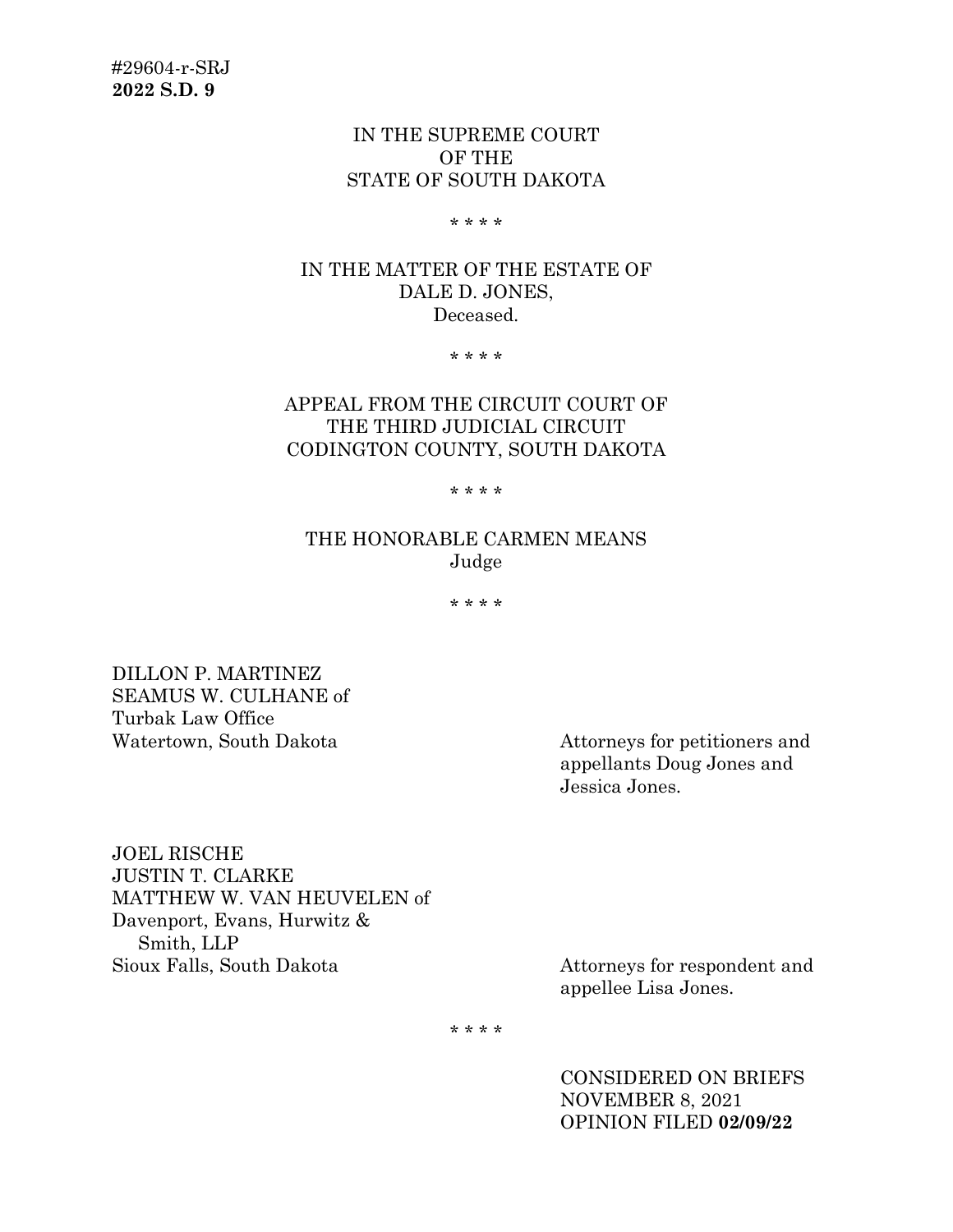### JENSEN, Chief Justice

[¶1.] Dale Dean Jones died intestate. The circuit court appointed Dale's wife, Lisa Jones, as his estate's personal representative. Dale's adult children, Douglas (Doug) and Jessica Jones, subsequently petitioned for the appointment of a special administrator to pursue a wrongful death claim for Dale's estate. They also served discovery requests on Lisa seeking information pertaining to their petition. Lisa refused to answer the discovery and filed a motion for a protective order. Doug and Jessica filed a motion to compel. Following a hearing noticed for the discovery motions, the court denied the petition for special administrator and determined the discovery issues were moot. This Court granted Doug and Jessica's petition for intermediate appeal. Doug and Jessica argue that the petition for special administrator was not properly noticed for hearing and the circuit court abused its discretion by failing to address the discovery motions before deciding the petition for special administrator. We reverse the circuit court's order on the latter issue and remand for further proceedings.

### **Facts and Procedural History**

[¶2.] Dale died on January 4, 2020, after a car struck him on the side of a road while he was working as a tow truck operator. Lisa and Dale had been married for approximately 17 years at the time of Dale's death, but Doug and Jessica claim the couple had long since separated and had, in fact, lived apart for approximately five years. Doug and Jessica are Dale's children from a prior relationship.

-1-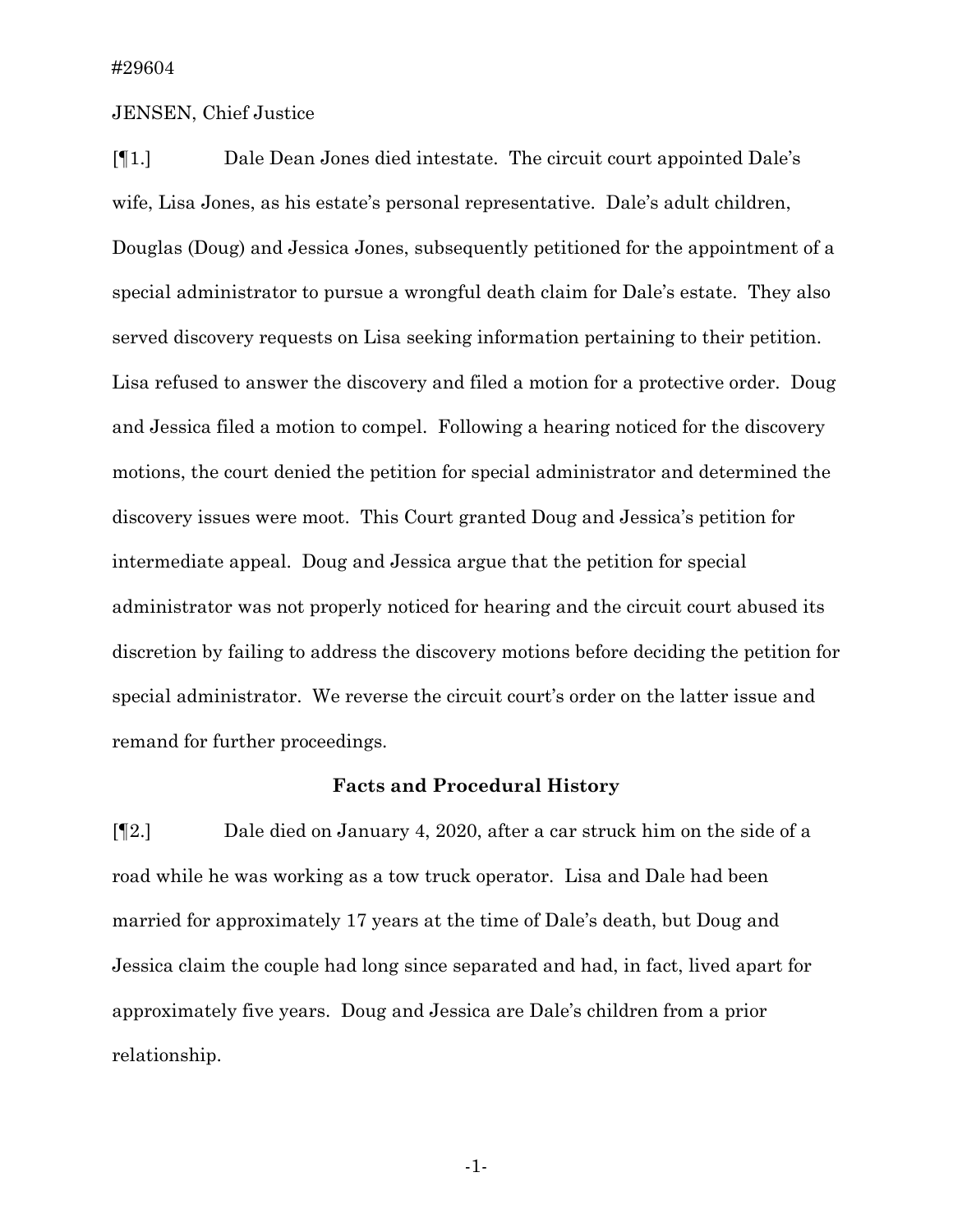[¶3.] Doug and Jessica petitioned for formal probate and appointment as copersonal representatives of Dale's estate (Estate) on January 9, 2020. On January 23, 2020, Lisa filed a petition for formal probate and appointment as personal representative. Following a hearing, the court entered an order for formal probate, determining that Dale had died intestate. The court also appointed Lisa as personal representative based upon her statutory priority for appointment as the surviving spouse under SDCL 29A-3-203(a).

[¶4.] On October 28, 2020, Doug and Jessica filed a petition with the circuit court for the appointment of a special administrator (Petition) claiming Lisa was unable to manage the wrongful death claim for the Estate and that an independent special administrator was necessary to protect the interests of all beneficiaries. A hearing was noticed by Doug and Jessica and scheduled for the Petition on November 24, 2020. Lisa filed an objection to the Petition. The hearing was cancelled after one of the participants contracted COVID-19 and was never rescheduled.

[¶5.] On November 5, 2020, Doug and Jessica served interrogatories and requests for production of documents on Lisa. The discovery requests sought information about Lisa's relationship with Dale, her personal finances, her tax returns and loan applications for the last ten years, documents relating to her personal accounts, and information about any governmental assistance received by Lisa in the last ten years. The requests also sought information about any benefits, including workers' compensation benefits, that Lisa had received, or anticipated receiving, as a result of Dale's death, an inventory of all of the probate and non-

-2-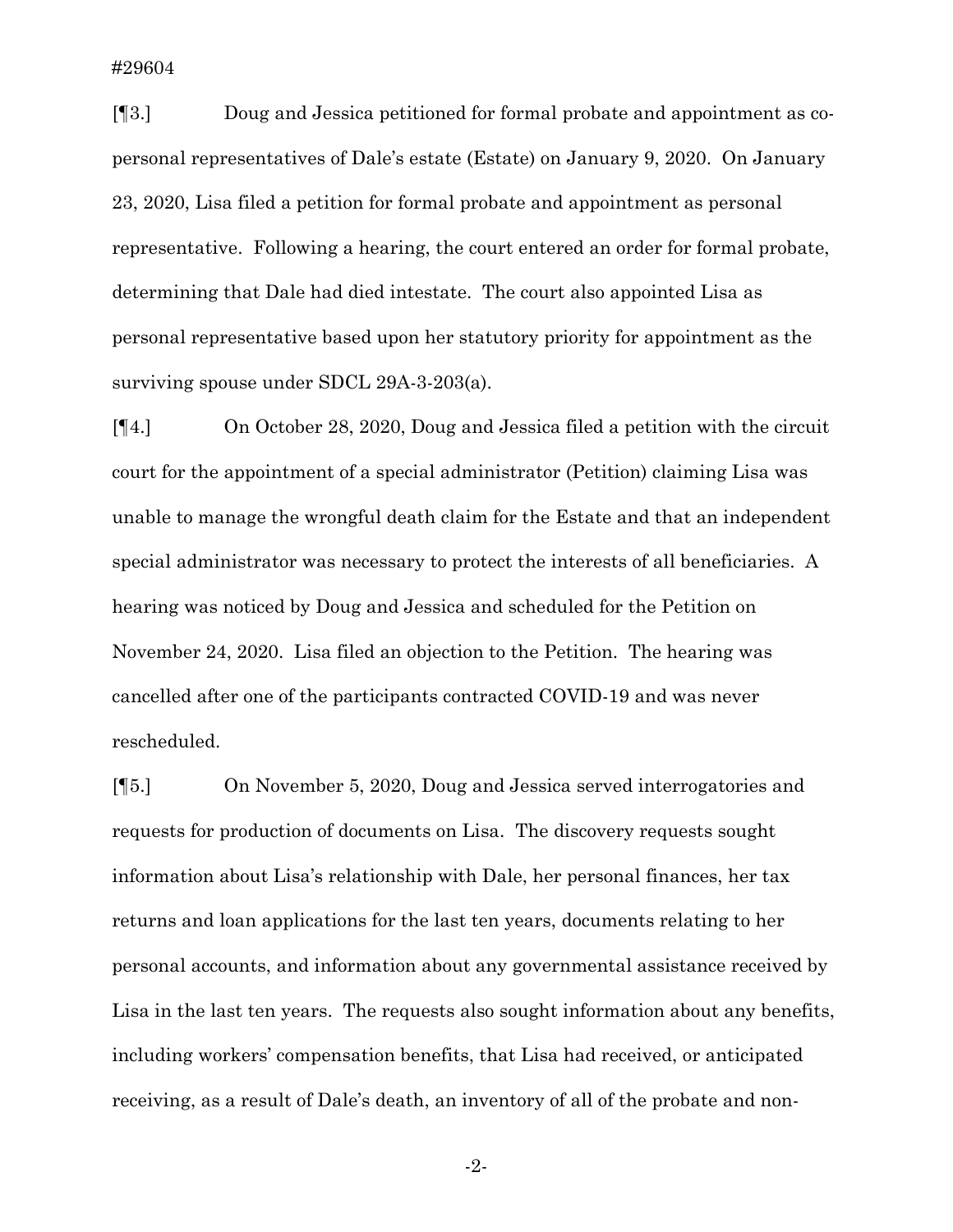probate assets, and a statement of the Estate's debts. Doug and Jessica also requested a date to take Lisa's deposition. Lisa objected to the discovery requests, and the parties attempted to informally resolve the discovery dispute without success.

[¶6.] On December 7, 2020, Lisa filed a motion for a protective order. Lisa asked the circuit court to enter an order that no discovery be had on the interrogatories and requests for production of documents served by Doug and Jessica. Lisa served a notice of hearing on her motion for protective order for February 11, 2021. She argued that a protective order was appropriate because Doug and Jessica were not entitled to conduct discovery in the probate proceedings and the requests were beyond the scope of discovery.

[¶7.] On January 27, 2021, Doug and Jessica filed a motion to compel. They also noticed a hearing on their motion for February 11, the date already scheduled to hear Lisa's motion for a protective order. Doug and Jessica argued that the circuit court could not adequately consider the Petition without a factual record developed following discovery. They claimed that Lisa was not fit to handle the wrongful death claim on behalf of the Estate based on her financial instability and poor relationship with Doug and Jessica. Additionally, they argued that Lisa has a conflict of interest because Lisa has every incentive to enhance the recovery of workers' compensation benefits as Dale's surviving spouse, but little interest in prosecuting the wrongful death claim because of her minimal, if any, pecuniary loss

-3-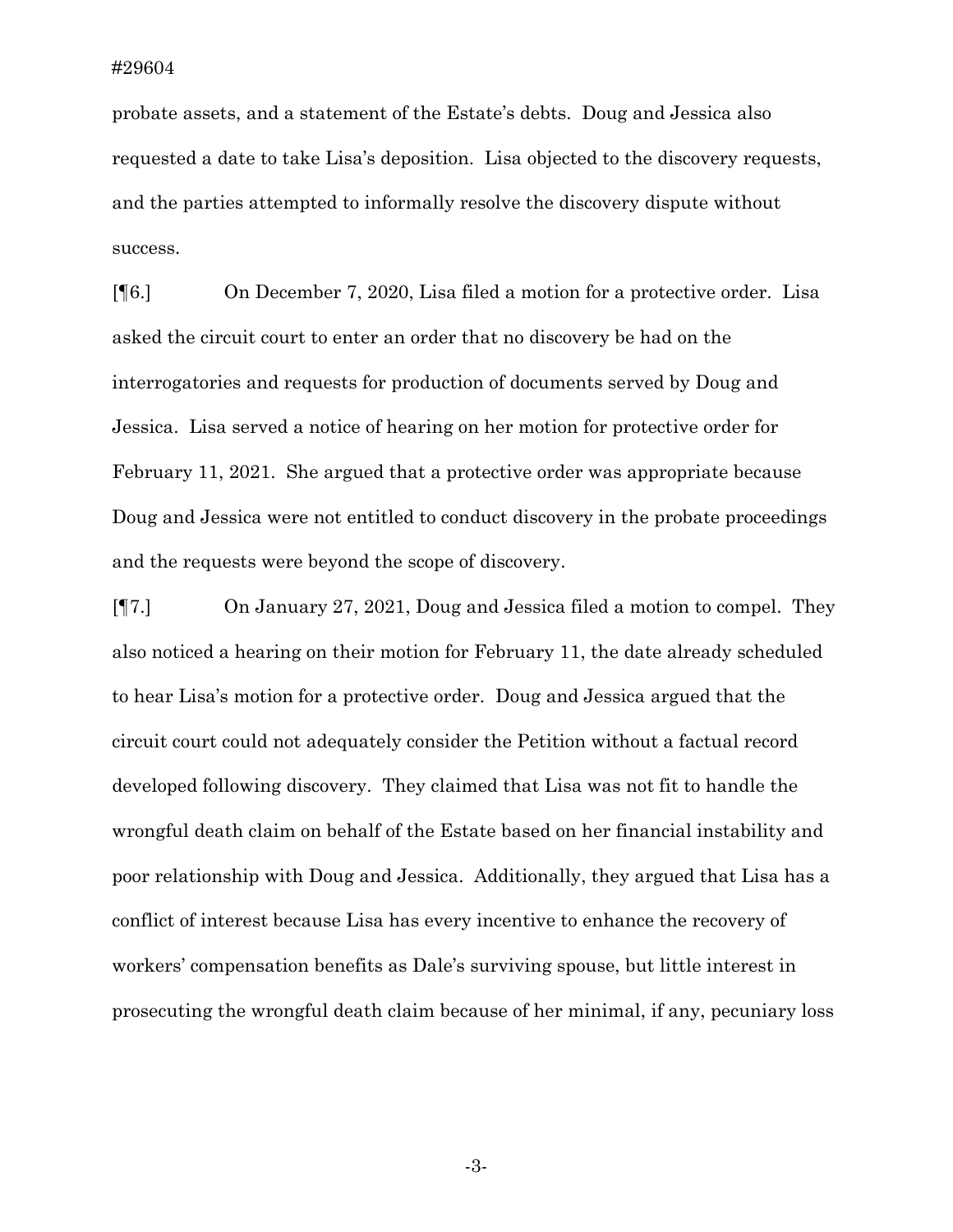from Dale's death due to the estrangement between Dale and Lisa.<sup>1</sup> They argued that the workers' compensation lien statutes create a tension between Lisa and themselves, as Lisa's workers' compensation benefits may be reduced by any "like damages" Doug and Jessica recover from the third-party tortfeasor and that Doug and Jessica's potential recovery in the wrongful death claim may be reduced by the workers' compensation benefits paid to Lisa.<sup>2</sup> They further contended that their discovery requests were well within the scope of discovery as they were relevant to the conflict issues, apportionment of potential wrongful death proceeds, and Lisa's handling of the Estate, all of which directly implicated the Petition and other issues as the probate moves forward.

<span id="page-4-0"></span><sup>1.</sup> SDCL 62-4-12.1 provides that workers' compensation benefits for an injury to the employee resulting in death shall be paid to the surviving spouse provided that the employee's children are over the age of eighteen, or age twenty-two, if the child is a full-time student, or not physically or mentally incapable of self-support. Although not developed in the record, it appears from the parties' briefs that Doug and Jessica are adults and would be ineligible to recover any benefits under SDCL 62-4-12.1. Conversely, in a wrongful death action, recovery for each statutory beneficiary is based on the beneficiary's pecuniary loss which "encompasses the loss to a spouse or a child of such things as protection, guidance, advice and assistance." *Zoss v. Dakota Truck Underwriters*, 1999 S.D. 37, ¶ 14, 590 N.W.2d 911, 914.

<span id="page-4-1"></span><sup>2.</sup> Under SDCL 62-4-38, if the injured employee recovers "like damages" from a third party, the damages operate as an offset against any workers' compensation benefits to which the employee would be entitled. Additionally, under SDCL 62-4-39, the employer is subrogated for any workers' compensation benefits paid to the employee out of the "like damages" recovered from a third party*. See also Luze v. New FB Co.*, 2020 S.D. 70, ¶¶ 27, 33, 952 N.W.2d 264, 273, 274 (permitting the workers' compensation insurer to offset benefits paid or to be paid by an employer against the underinsured motorist benefits recovered by the estate of worker for the negligence of a third party).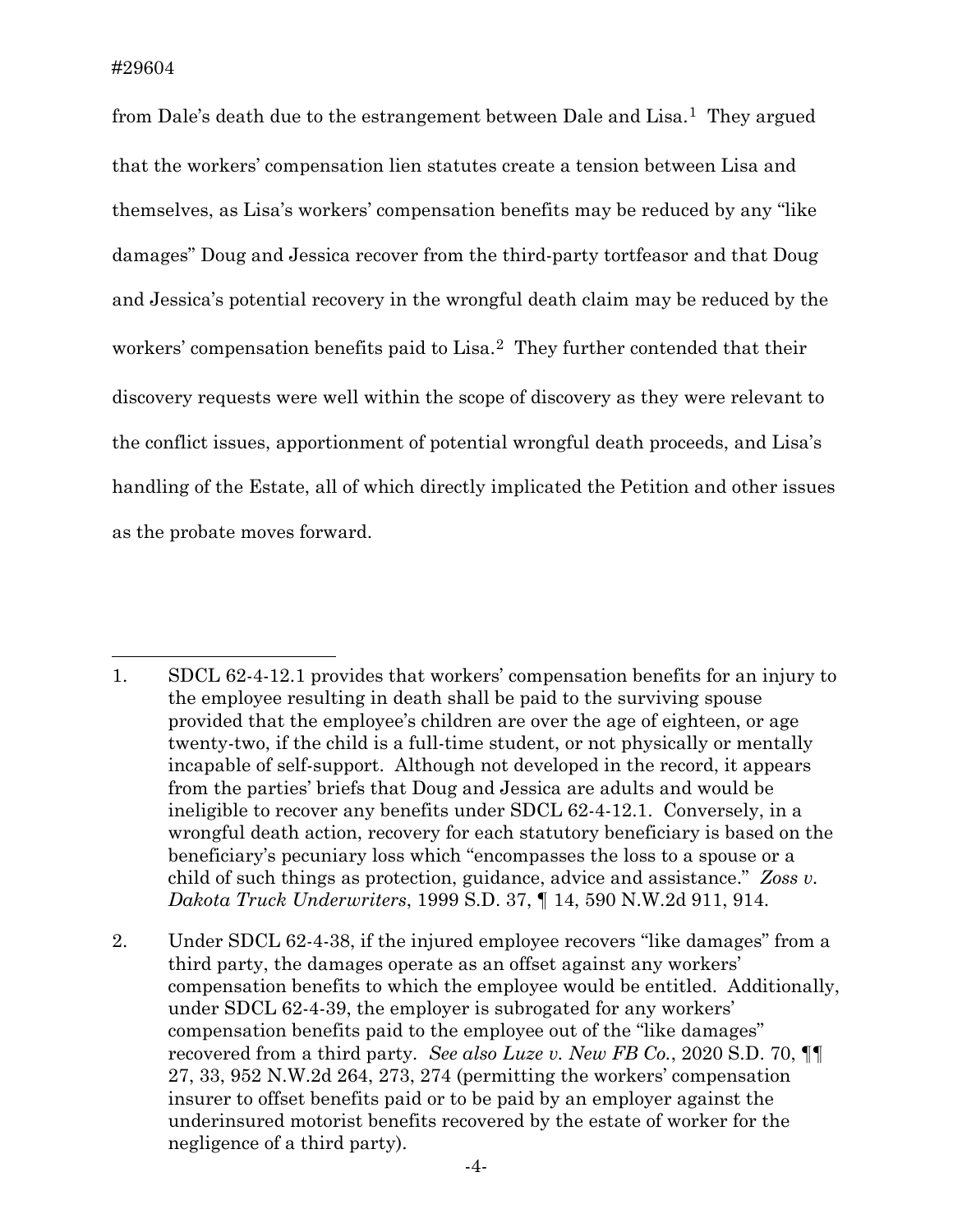[¶8.] In Lisa's reply brief to the court, she argued that Doug and Jessica's allegations, though disputed, were irrelevant and immaterial to the Petition. Further, Lisa responded that neither she, nor her counsel, have a conflict of interest because the circuit court has the authority to apportion the potential wrongful death proceeds and she will fulfill her fiduciary duties to the Estate by acting in the Estate's best interests. Lisa requested the court to deny the Petition at the February 11, 2021 hearing.

[¶9.] At the hearing, both parties appeared personally and with their attorneys. The court initially announced the case and asked counsel to note their appearances, by stating "[t]his is the time and place scheduled for a hearing on *some discovery matters* in the Estate of Dale Jones, let's have counsel note their appearances in this matter." (Emphasis added.) In response, counsel for Doug and Jessica stated, "Your Honor, John Knight appearing on behalf of Doug Jones and Jessica Jones in the matter, requesting that a special administrator be appointed by the [c]ourt in this matter."

[¶10.] The circuit court observed that the discovery issues had been handled by Attorney Knight's co-counsel, who was not present at the hearing, and asked Attorney Knight if he was comfortable addressing those requests. Attorney Knight answered in the affirmative. The court then addressed questions to the parties concerning the grounds for the Petition. Doug and Jessica emphasized that Lisa should not be responsible for developing and presenting evidence regarding pecuniary damages in the wrongful death claim. They highlighted that Lisa's only incentive was to enhance the value of the workers' compensation claim, thereby

-5-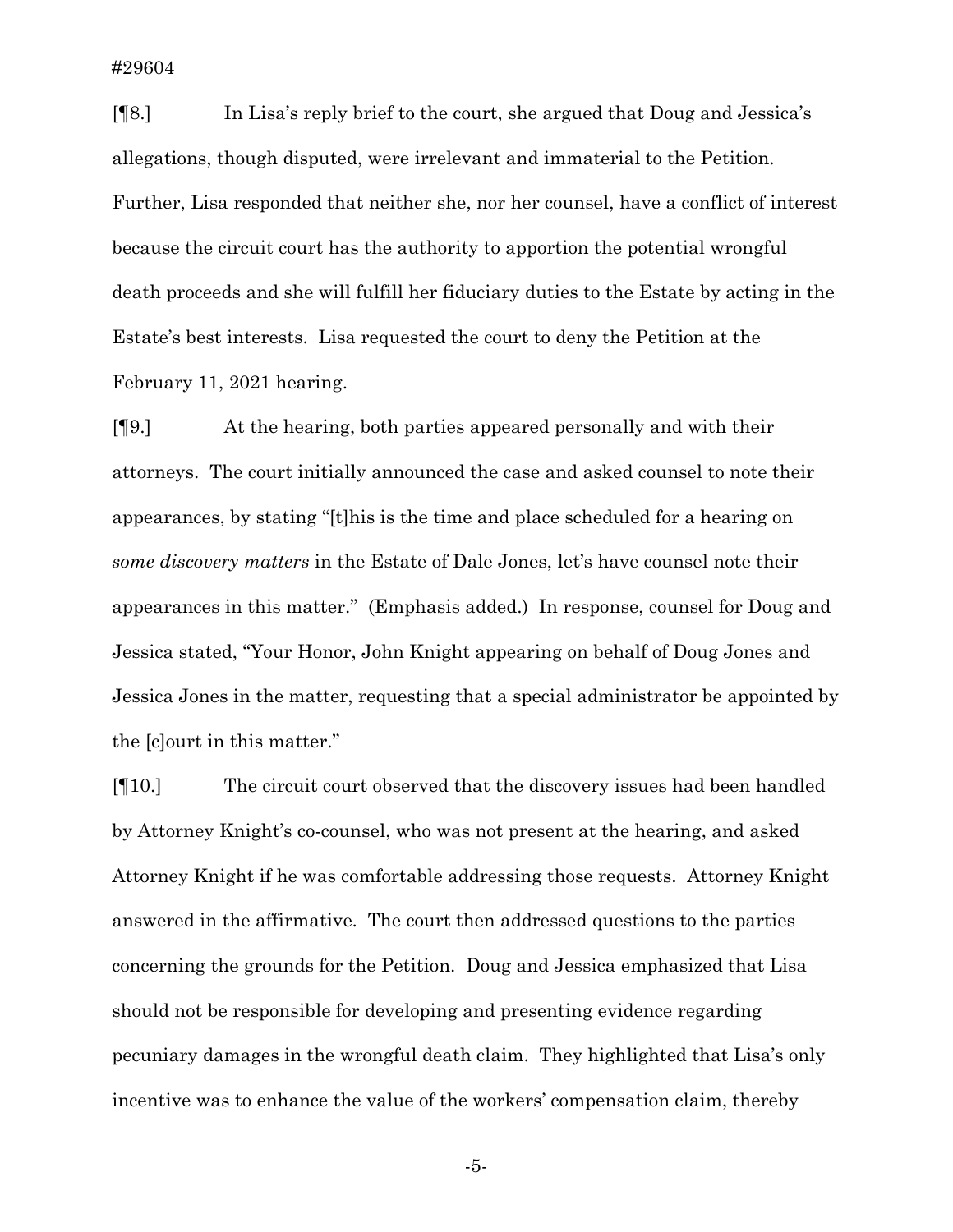decreasing the proceeds available to apportion between the beneficiaries of the wrongful death claim. Doug and Jessica argued that an independent special administrator would maximize the recovery for all beneficiaries.[3](#page-6-0)

[¶11.] At the conclusion of the hearing, the circuit court orally denied the Petition, finding that a special administrator was not necessary for the proper administration of the Estate and would not alleviate Lisa's alleged conflict of interest. The court also determined that the appointment of a special administrator would increase costs for the Estate and in turn reduce the recovery for the beneficiaries.[4](#page-6-1) The court acknowledged Doug and Jessica's assertion that the discovery requests were necessary to allow them to fully develop the issue of the appointment of special administrator but determined that the resolution of the Petition rendered the discovery issues moot. The court denied Doug and Jessica's motion to compel discovery and granted Lisa's motion for a protective order. The court orally indicated that Doug and Jessica could request another hearing on the motion to compel if they believed discovery was needed.

[¶12.] On February 17, 2021, Lisa submitted a proposed order to the court by email, which denied the motion to compel and granted the protective order. The

<span id="page-6-0"></span><sup>3.</sup> Doug and Jessica asked the court to appoint retired South Dakota Circuit Court Judge David Gienapp as special administrator.

<span id="page-6-1"></span><sup>4.</sup> Doug and Jessica also asserted that a special administrator was necessary to reduce attorney's fees in the wrongful death claim. They argued that Lisa's counsel would be paid attorney's fees for their representation of Lisa both in her personal capacity and as the personal representative handling the wrongful death claim. The record is unclear regarding this claim and how the potential wrongful death proceeds will be affected by the attorney's fee arrangements.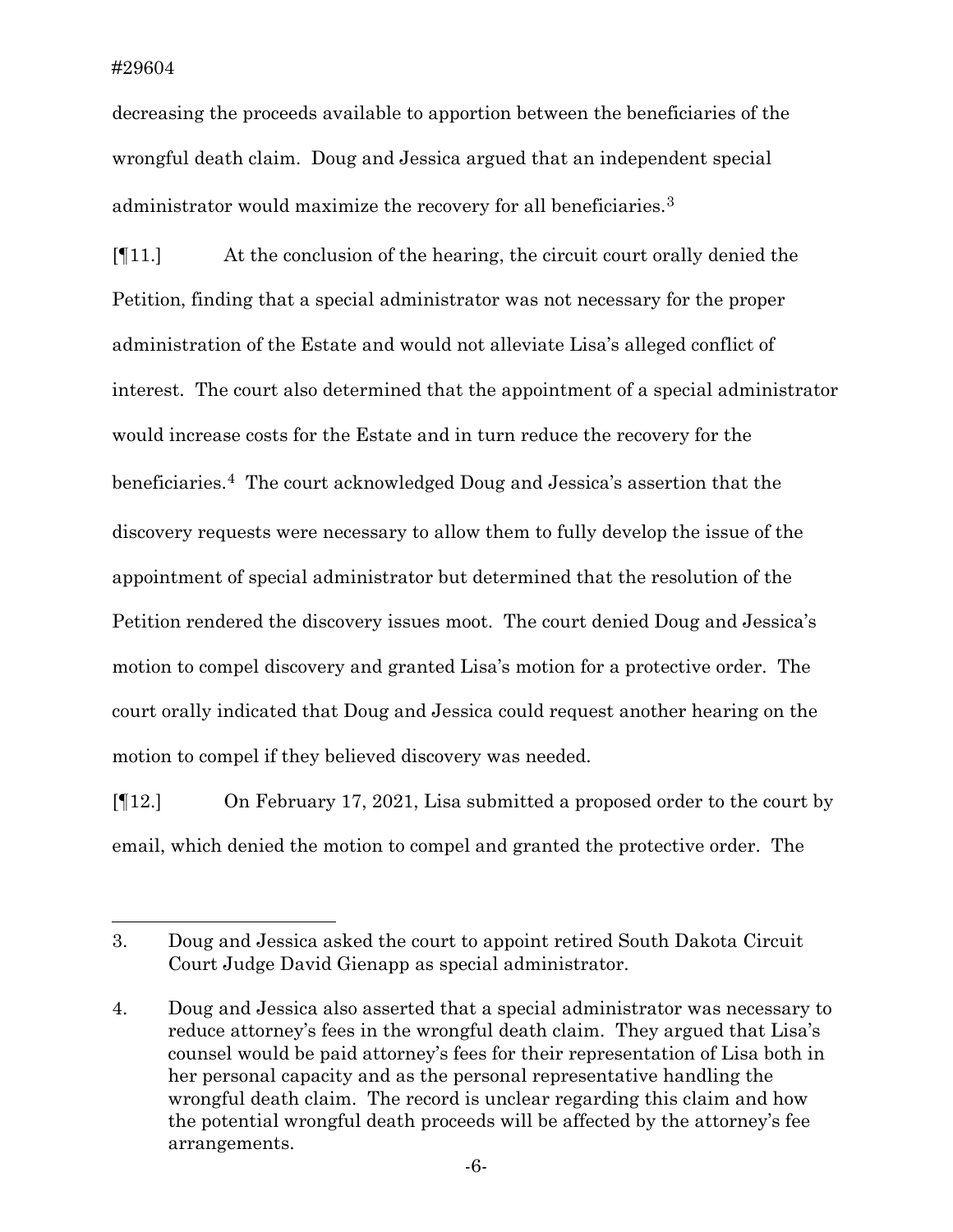order was also forwarded to Doug and Jessica's counsel. The circuit court entered the order on March 2, 2021. On March 3, 2021, counsel for Doug and Jessica emailed the court raising concerns for the first time that the court had considered the Petition at the February 11 hearing when only the discovery motions had been noticed. Counsel explained that Doug and Jessica only referenced the merits of the Petition in order to allow the circuit court to appreciate the need for discovery.

[¶13.] No further proceedings were conducted in the circuit court concerning the email. Instead, Doug and Jessica petitioned this Court for a discretionary appeal of the circuit court's order. The petition sought review of the following issues: (1) the denial of Doug and Jessica's Petition; (2) the denial of Doug and Jessica's motion to compel; and (3) the granting of Lisa's motion for protective order. This Court granted the petition for discretionary appeal. Doug and Jessica have briefed two issues, which we restate as follows:

- 1. Whether the circuit court erred in ruling on the Petition when it was not noticed for hearing.
- 2. Whether the circuit court abused its discretion by not considering the discovery motions before hearing and determining the Petition.

#### **Analysis and Decision**

[¶14.] The interpretation of a statute is reviewed de novo. *Est. of Fox*, 2019 S.D. 16, ¶ 12, 925 N.W.2d 467, 471, reh'g denied (Apr. 24, 2019). Likewise, we review conclusions of law de novo. *Id.* This Court reviews "a circuit court's discovery orders under an abuse of discretion standard." *Andrews v. Ridco, Inc.*, 2015 S.D. 24, ¶ 14, 863 N.W.2d 540, 546 (quoting *Dakota, Minn. & E. R.R. Corp. v. Acuity*, 2009 S.D. 69, ¶ 47, 771 N.W.2d 623, 636). "An abuse of discretion is 'a

-7-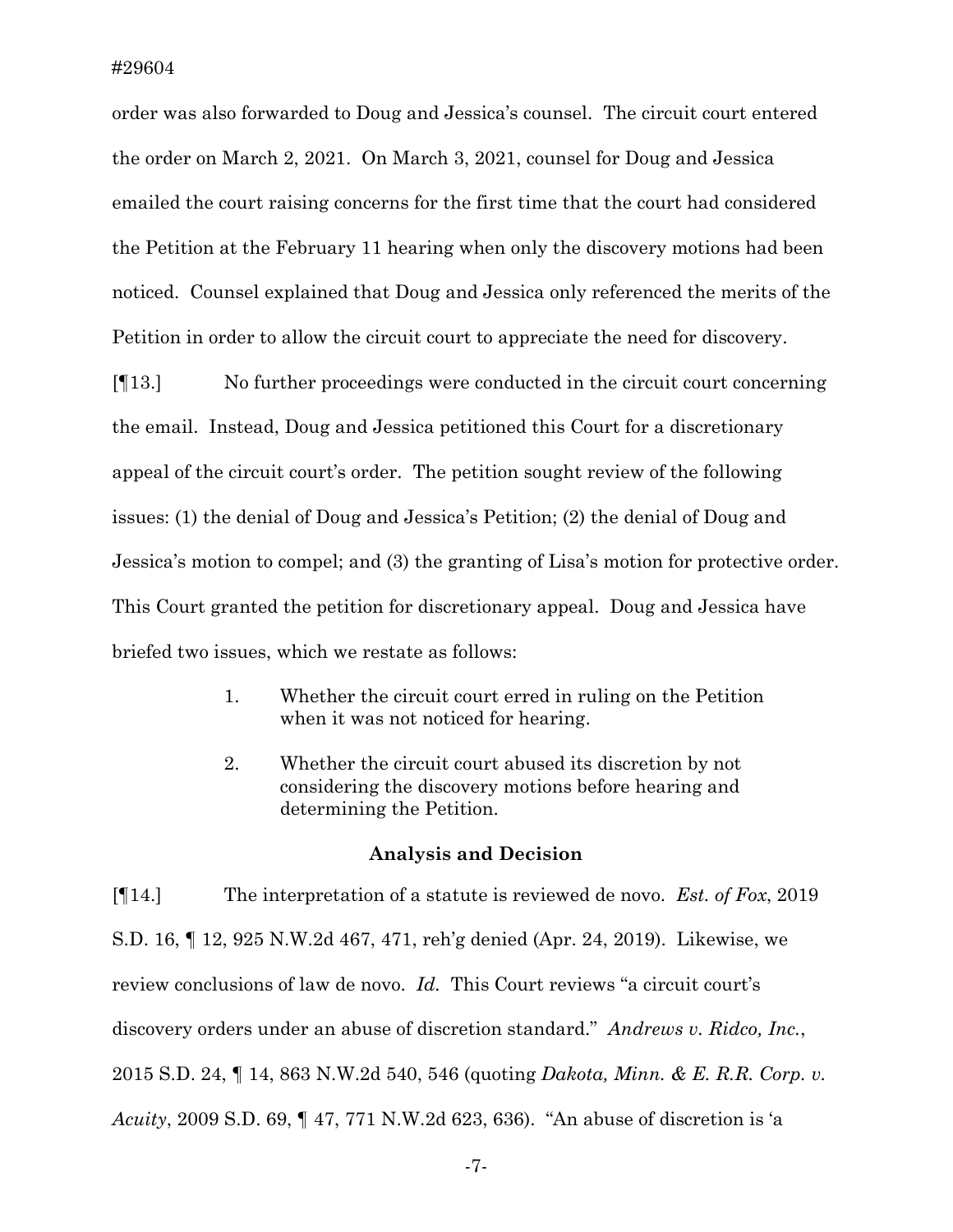fundamental error of judgment, a choice outside the reasonable range of permissible choices, a decision . . . [that], on full consideration, is arbitrary or unreasonable.'" *Coester v. Waubay Twp.*, 2018 S.D. 24, ¶ 7, 909 N.W.2d 709, 711 (quoting *Wald, Inc. v. Stanley*, 2005 S.D. 112, ¶ 8, 706 N.W.2d 626, 629).

## *1. Failure to notice a hearing on the Petition.*

[¶15.] Doug and Jessica argue that the Petition was not noticed for hearing as required by SDCL 29A-3-614 and should not have been addressed or decided at the February 11 hearing. "A special administrator may be appointed . . . [i]n a formal proceeding by order of the court on the petition of any interested person . . . after notice and a hearing[.]" SDCL 29A-3-614. Doug and Jessica also cite SDCL 29A-1-401, which governs the method and time of giving notice on a petition in probate:

> (a) If notice of a hearing on *any* petition is required and except for specific notice requirements as otherwise provided, *the petitioner shall cause notice* of the time and place of hearing of any petition, together with a copy of the petition, to be given to any interested person . . . . Notice shall be given:

> > (1) By mailing a copy of the notice of hearing and of the petition *at least fourteen days before the time set* for the hearing . . . to the person being notified . . . ;

(2) By delivering a copy of the notice of hearing and of the petition to the person being notified personally *at least fourteen days before the time set* for the hearing[.]

(Emphasis added.); *see also Matter of Est. of Petrik*, 2021 S.D. 49, ¶ 23, 963 N.W.2d 766, 771 (holding that a petition for termination of joint tenancy filed in a probate action was a formal proceeding that required notice and hearing).

-8-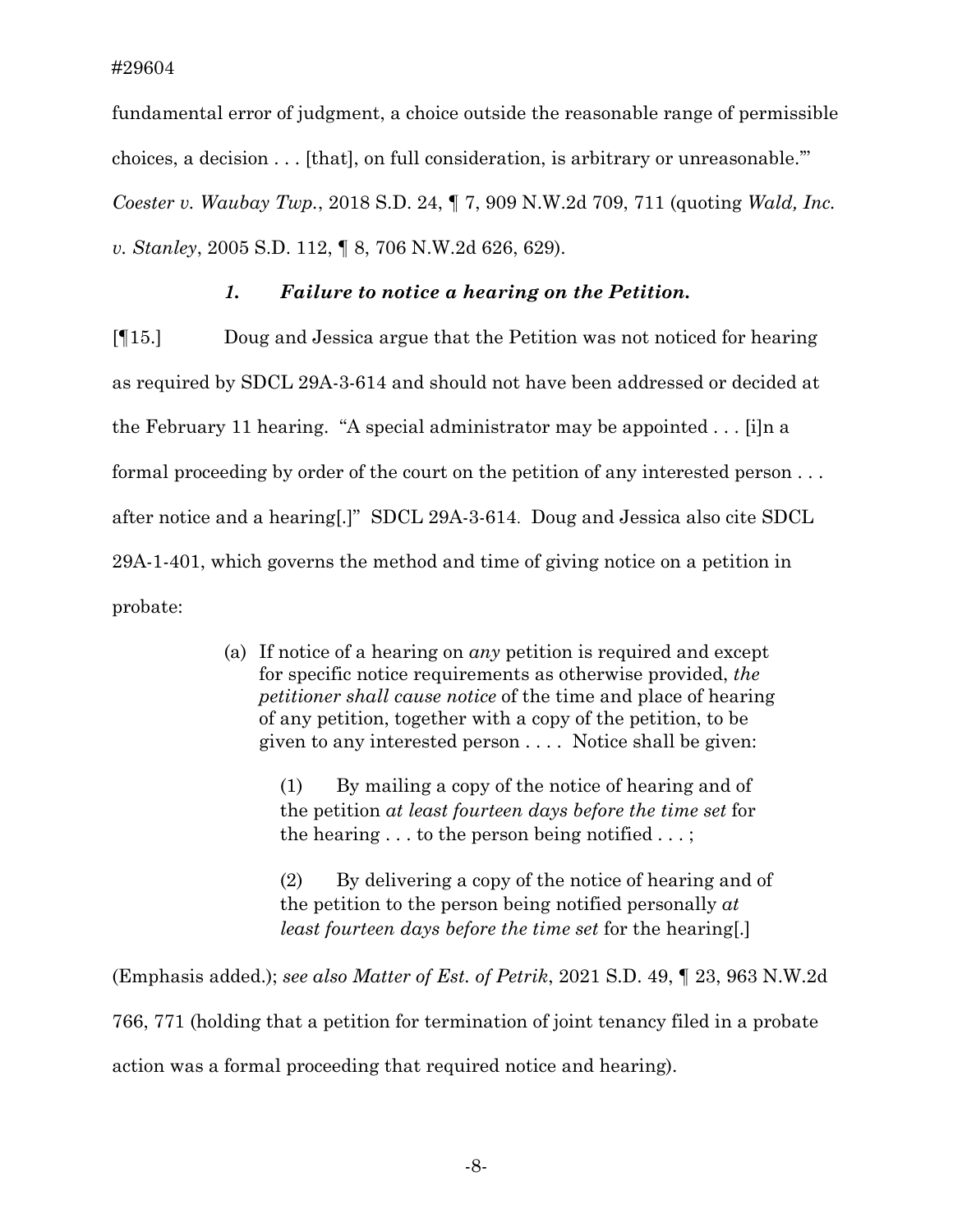[¶16.] There is no dispute that the Petition was not noticed for the February 11 hearing. The motion for a protective order and the motion to compel were the only matters noticed for the February 11 hearing. The circuit court's introductory comments at the start of the hearing confirmed that it was "the time and place scheduled for a hearing on some discovery matters in the Estate of Dale Jones[.]"

[¶17.] Nevertheless, we decline to address Doug and Jessica's procedural claim because Doug and Jessica have waived the issue concerning the lack of notice for hearing on the Petition. "Generally, questions over . . . notice must be raised at the first reasonable opportunity or they are waived. Moreover, actual participation in legal proceedings waives irregularities in notice and service procedures and even a lack of formal notice." *State v. Fifteen Impounded Cats*, 2010 S.D. 50, ¶ 31, 785 N.W.2d 272, 282 (internal citation omitted). In *State v. Fifteen Impounded Cats*, this Court held that the defendant waived her claim of insufficient notice because she actually participated in the hearings without any objection to the sufficiency of notice. *Id.* ¶ 32, 785 N.W.2d at 283; *see also Wollenburg v. Conrad*, 522 N.W.2d 408, 411–12 (Neb. 1994) (holding that notice may be waived through unequivocal conduct such as voluntary appearance or filing a lawsuit); *Mattingly v. Charnes*, 700 P.2d 927, 928 (Colo. App. 1985) ("One who is notified, appears, and participates in a hearing, cannot later be heard to complain as to the sufficiency of notice he received.").

[¶18.] Doug and Jessica appeared, with counsel, and addressed the merits of the Petition at the February 11, 2021 hearing without any mention that a hearing had not been noticed on the Petition. Further, Doug and Jessica failed to assert an

-9-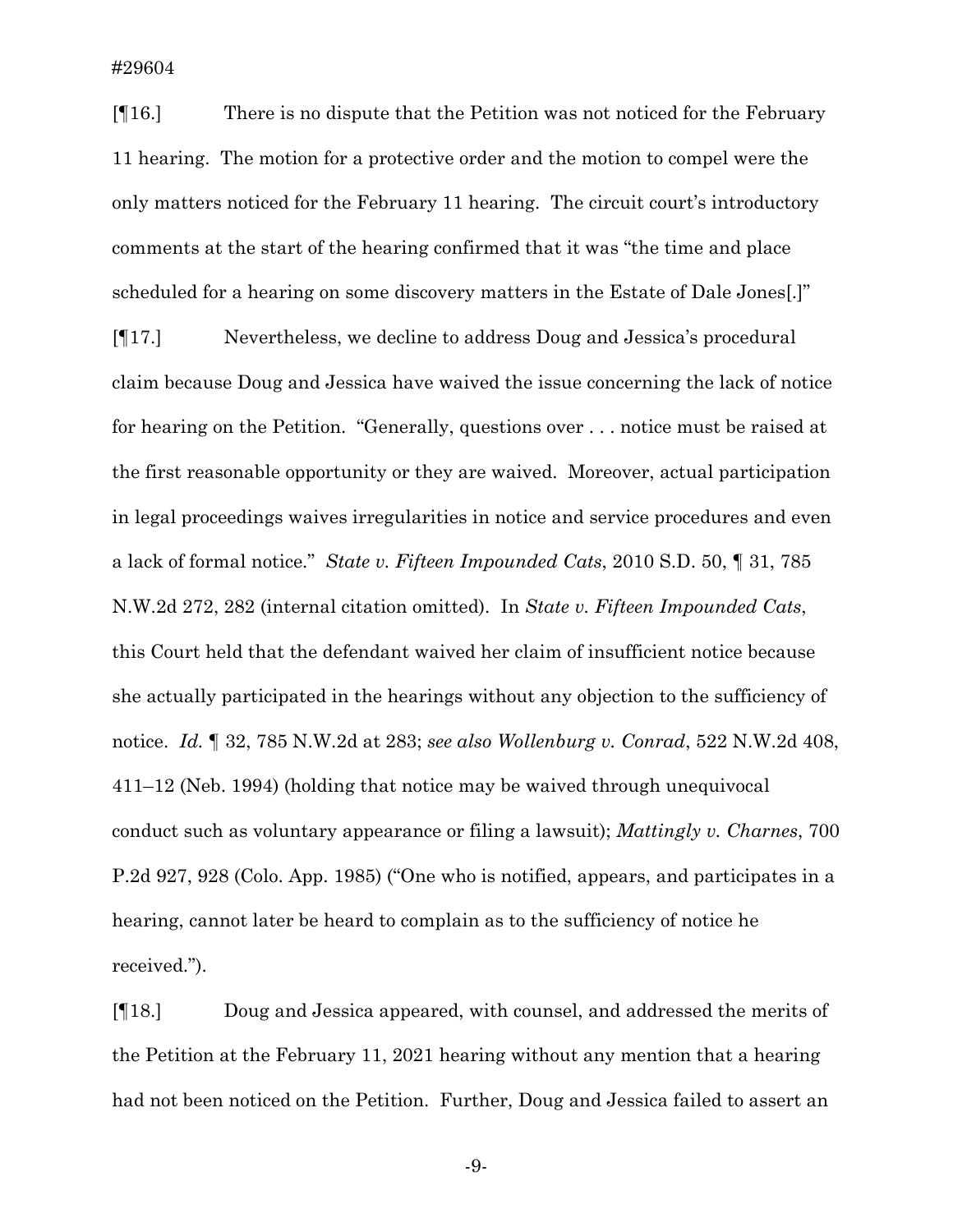objection to the sufficiency of the notice at any time before the court signed the order denying the Petition. Doug and Jessica's untimely email, raising concerns with the lack of notice after the court had already entered the order, does not negate Doug and Jessica's waiver. As such, Doug and Jessica waived their objection to the sufficiency of the notice for the Petition heard at the February 11 hearing.

## *2. Discovery issues.*

[¶19.] Doug and Jessica contend the circuit court abused its discretion in denying their Petition before considering the discovery motions and that they were prejudiced by the circuit court's decision because discovery was necessary for the court to properly evaluate the Petition. They argue that the circuit court ignored the applicable Rules of Civil Procedure and that their discovery requests were within the broad scope of discovery under SDCL 15-6-26(b).

[¶20.] Lisa claims that the circuit court properly declared the motion to compel moot because the requested discovery was related to the Petition, which the circuit court had properly denied. Additionally, Lisa argues that questions relating to apportionment of the wrongful death proceeds are not yet ripe since the wrongful death claim has not yet been settled.<sup>5</sup> Lisa asserts that even if the discovery issues are justiciable, the circuit court properly exercised its discretion in entering a protective order because Doug and Jessica were not entitled to conduct discovery in

<span id="page-10-0"></span><sup>5.</sup> Although disputed by Lisa, Doug and Jessica claim that the liability carrier for the driver of the vehicle that struck Dale has already paid its \$100,000 policy limits, which they believe is held in the trust account of Lisa's attorneys and has not been apportioned.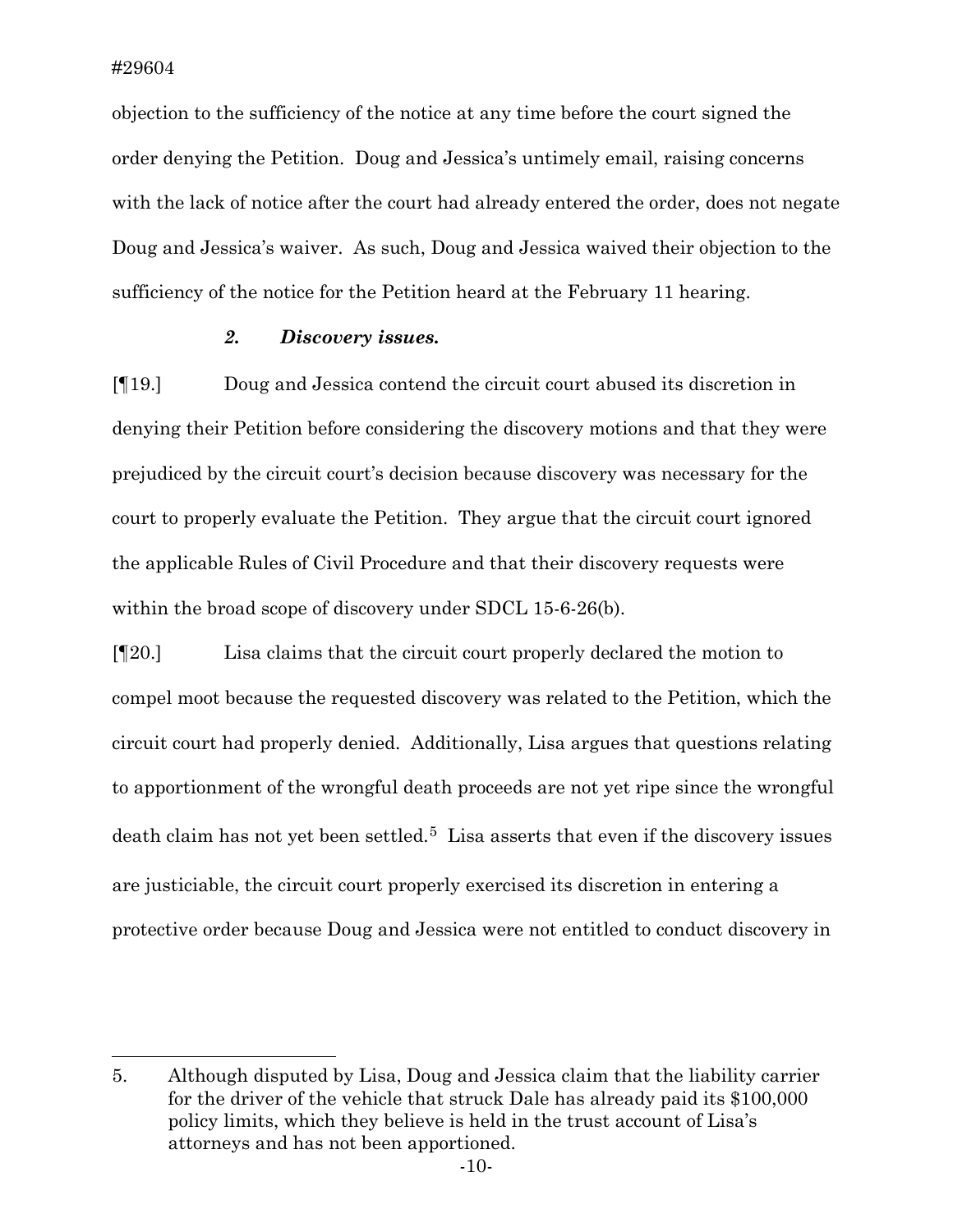the probate proceeding and because the requests were beyond the scope of permissible discovery.

[¶21.] The circuit court did not decide whether Doug and Jessica had a right to conduct discovery in the probate proceedings or whether the specific requests were relevant to issues in the case. However, in determining that the discovery issues were moot, the court stated, "The idea that we're just going to in every probate case have formal discovery, I mean I don't think there's any basis for that. If there's issues presented, yeah, then there's got to be discovery as to those issues, but now if I've made a decision on this issue I'm not really sure on what basis [discovery is appropriate.]" The court continued, "[Counsel] presented to me in his submissions that he needed to have this discovery to litigate the issue of appointment of a special administrator. Now if I've made that decision already, why are we having discovery on that?"

[¶22.] In summarizing its ruling, the circuit court explained,

I will say this, it's clear to me from the submissions that [counsel] intended for the discovery to be sought on the issue of whether or not a special administrator should be appointed. From his perspective, at least from the written submissions that I reviewed, he was saying maybe we shouldn't even talk about that issue today because we need to resolve the discovery issue . . . . I'm just going to find that there is no reason to consider [Doug and Jessica's] motion to compel because the motion to compel was an effort to obtain discovery on whether or not a special administrator should be appointed. If the attorneys think I'm wrong about that then we can have a second hearing on that issue, but that's my feeling on that.

Counsel for Lisa then requested that the court grant her motion for a protective order based upon the court's mootness ruling and requested an award of costs to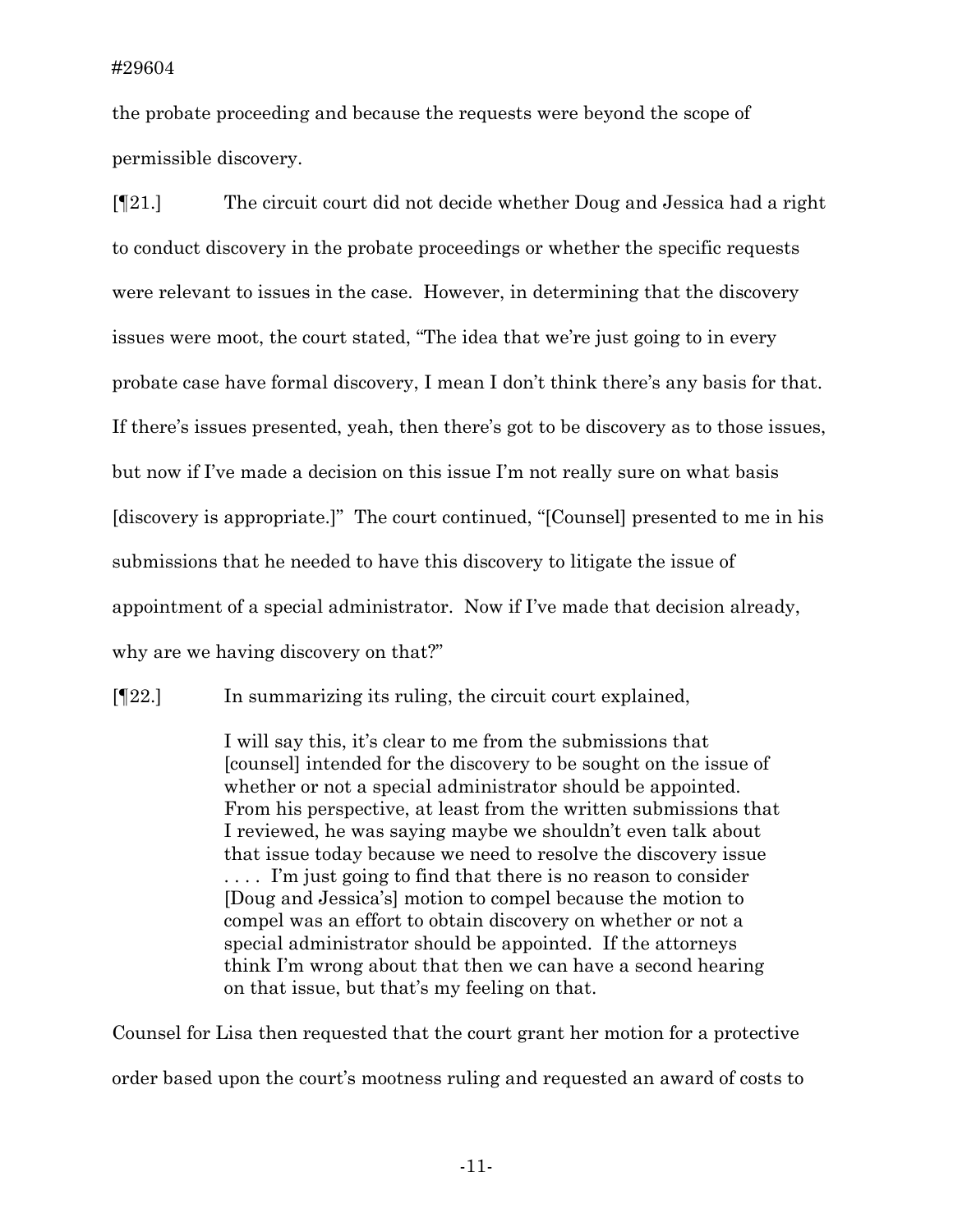Lisa. The court denied the award of costs but granted the motion for a protective order stating, "I don't think there's any need now to continue with discovery."

[¶23.] South Dakota's version of the Uniform Probate Code applies the Rules of Civil Procedure to formal probate proceedings "[u]nless specifically provided to the contrary" or "unless inconsistent with its provisions[.]" SDCL 29A-1-304. Accordingly, SDCL chapter 15-6 governs discovery in formal probate proceedings. *See In re Est. of Laue*, 2010 S.D. 80, ¶ 41, 790 N.W.2d 765, 773–74 (applying SDCL 15-6-36 to deny a party's motion to compel in a probate proceeding). Here, the Petition was filed in a formal adversarial probate proceeding between two interested parties and is governed by the Rules of Civil Procedure. *See* SDCL 29A-1-201(18) (defining "formal proceedings" as "proceedings conducted before a judge with notice to interested persons"); *see also Petrik*, 2021 S.D. 49, ¶ 23, 963 N.W.2d at 771 (concluding that a petition filed in a pending probate action seeking a decision from the court is a formal proceeding).

[¶24.] Lisa relies on SDCL 29A-1-102 to support her contention that Doug and Jessica are not entitled to discovery as a matter of course in a probate proceeding. SDCL 29A-1-102 provides that "[t]he South Dakota Uniform Probate Code shall be liberally construed and applied to promote simplification, clarification, and efficiency in the law of decedent's estates[.]" Lisa asserts that allowing interested parties to conduct discovery in a probate proceeding contravenes the simplicity and efficiency in the administration of estates provided for in SDCL 29A-1-102.

-12-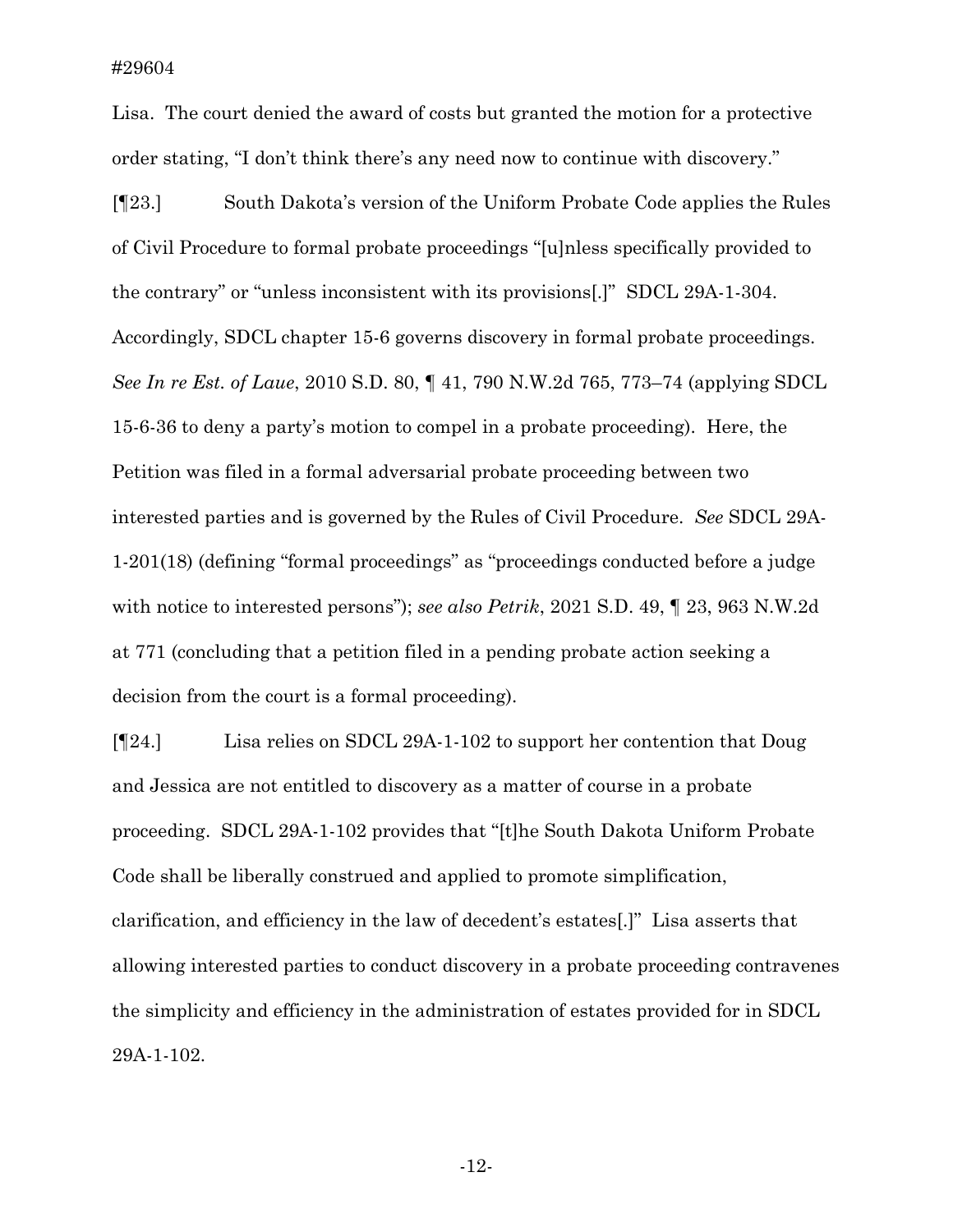[¶25.] Lisa's argument that SDCL 29A-1-102 limits discovery in a formal probate proceeding is untenable. SDCL 29A-1-102 does not *specifically* limit the application of the Rules of Civil Procedure or the discovery provisions contained in the Rules. Further, a party's right to discovery under the Rules of Civil Procedure in a formal probate proceeding is not inconsistent with the efficient administration of a probate. The Rules for discovery are designed to "(1) narrow the issues; (2) obtain evidence for use at trial; [and] (3) secure information that may lead to admissible evidence at trial." *Kaarup v. St. Paul Fire & Marine Ins. Co.*, 436 N.W.2d 17, 19 (S.D. 1989). Thus, the ability of an interested party to obtain discovery for these purposes on a contested petition in probate, without the need for court intervention, may very well promote the efficient administration of the probate, not impede it.

[¶26.] Moreover, the scope of discovery is broad under SDCL 15-6-26(b). *Ferguson v. Thaemert*, 2020 S.D. 69, ¶ 12, 952 N.W.2d 277, 281. "Parties may obtain discovery regarding any matter, not privileged, which is relevant to the subject matter involved in the pending action," through "depositions upon oral examination or written questions; written interrogatories; [and] production of documents . . . ." SDCL 15-6-26(a) to -26(b)(1). The Rules of Civil Procedure permitted Doug and Jessica, as interested parties, to serve their discovery requests without the need for court intervention. "Any party may serve upon any other party written interrogatories to be answered by the party served .... Interrogatories may, without leave of court, be served[.]" SDCL 15-6-33(a). Requests for production of documents may also be served "without leave of court[.]" SDCL 15-6-34(b).

-13-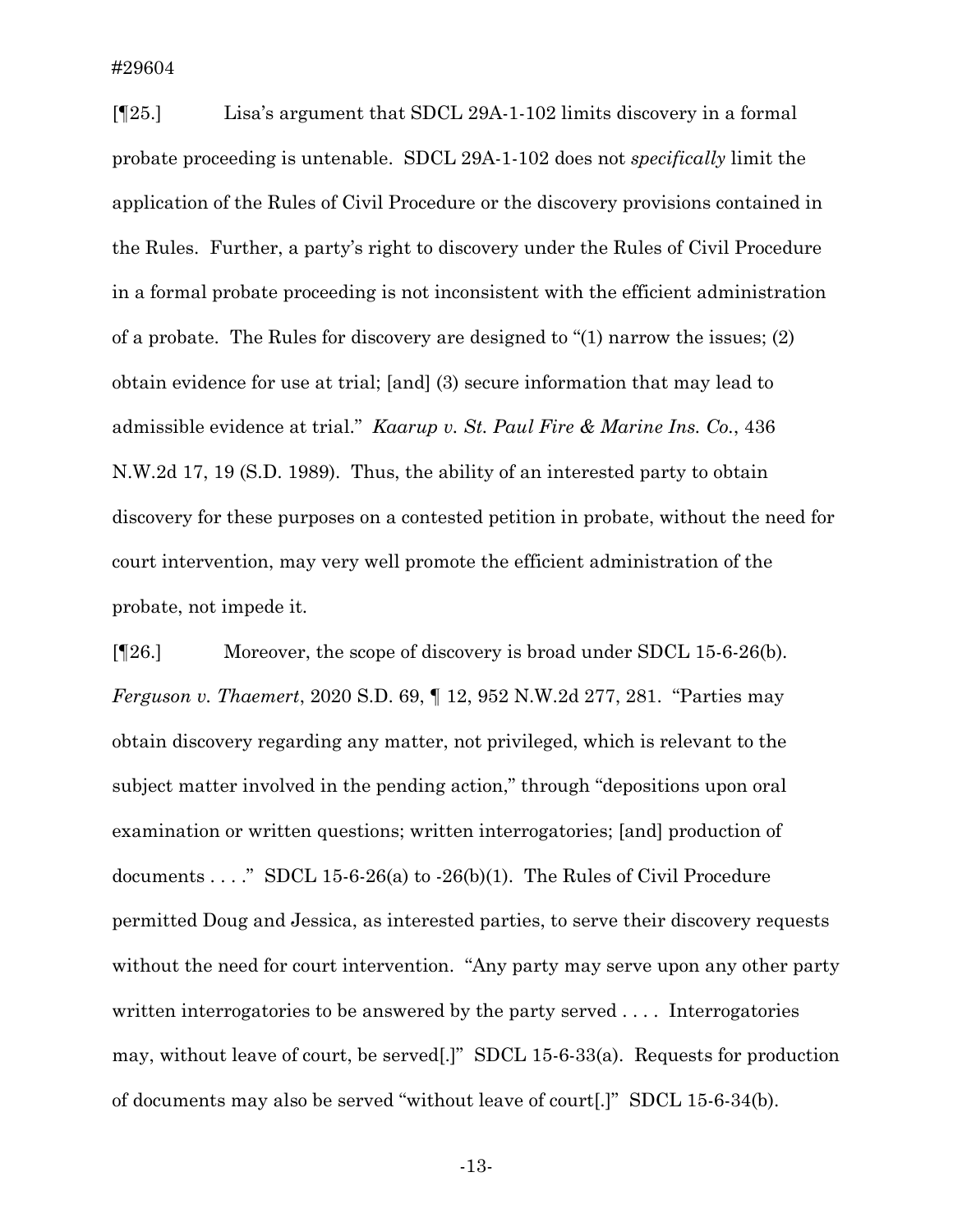Further, interrogatories and requests for production may relate to any matters which can be inquired into under SDCL 15-6-26(b). *See* SDCL 15-6-33(b) (interrogatories); SDCL 15-6-34(a) (requests for production).

[¶27.] While we generally review a circuit court's decision on discovery matters for an abuse of discretion, there is no showing that the court exercised its discretion in this instance to determine whether any of the requests were within the scope of discovery. Instead, the court concluded the discovery issues were rendered moot by its decision to deny the Petition. This was not a circumstance where Lisa answered some discovery and objected to other requests. Rather, she asked the circuit court to approve her refusal to respond to *any* discovery. Aside from Lisa's claims that the requested discovery was not appropriate and beyond the scope of discovery in this probate proceeding, she failed to provide justification for her complete refusal to answer any discovery.[6](#page-14-0)

[¶28.] Additionally, the court granted the motion for a protective order despite finding that the discovery issues were moot. SDCL 15-6-26(c) provides that a court may issue a protective order upon a showing of good cause "to protect a . . . person from annoyance, embarrassment, oppression, or undue burden or expense[.]" The burden of showing good cause initially rests on the party seeking a protective

<span id="page-14-0"></span><sup>6.</sup> Some of the requests sought basic information about Lisa, her relationship with Dale, her claims for workers' compensation benefits arising from Dale's death, and matters involving her actions in administering the Estate. These basic requests, including an inventory of probate assets, may be relevant not just to the appointment of a special administrator, but also to other issues involving the wrongful death claim and the probate action. Lisa failed to articulate why each individual request was beyond the scope of discovery or explain the necessity of a protective order under SDCL 15-6-26(c).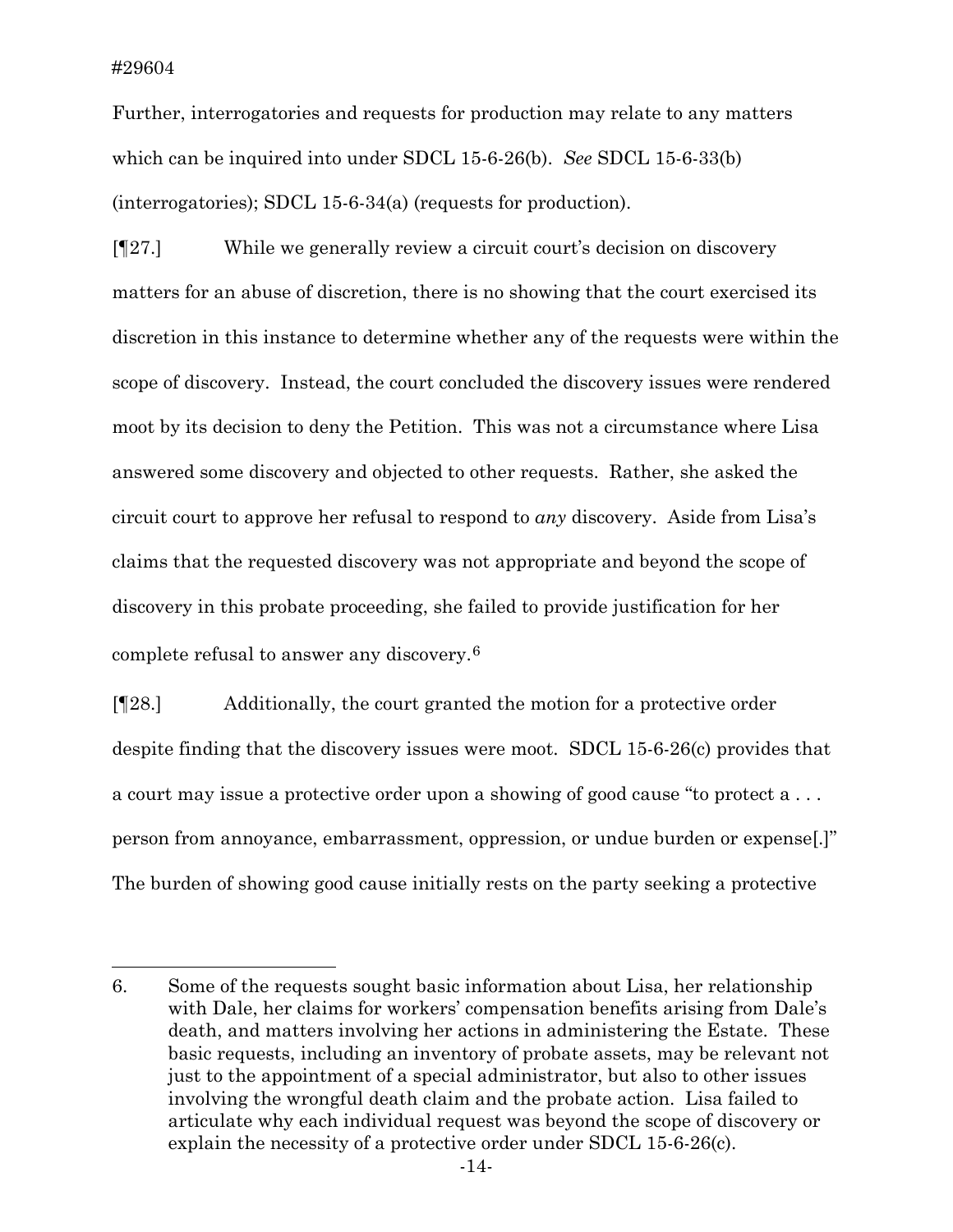order to show that the information sought is not discoverable and harmful to the party's interest. *Bertelsen v. Allstate Ins. Co.*, 2011 S.D. 13, ¶ 59, 796 N.W.2d 685, 704–05. "Once the party opposing discovery makes that showing, 'the burden then shifts to the party seeking discovery to show that the information is relevant to the subject matter of the lawsuit and is necessary[.]'" *Id.* ¶ 59, 796 N.W.2d at 705 (quoting *In re Remington Arms Co., Inc.*, 952 F.2d 1029, 1032 (8th Cir. 1991)). "If the party seeking discovery shows both relevance and need, a court *must* weigh the injury that disclosure might cause against the need for the information." *Id.*  (emphasis added). The court may then "issue a protective order to safeguard the rights of the parties[.]" *Id.*

[¶29.] "Good cause is established on a showing that disclosure will work a clearly defined and serious injury." *Id.* ¶ 57, 796 N.W.2d at 704 (addressing good cause in the context of confidential matters). "The injury must be shown with specificity." *Id.* "Broad allegations of harm will not suffice." *Id.* The court did not find that Lisa had shown good cause, that any particular requests were designed to embarrass, annoy, oppress, or create an undue burden or expense as required by SDCL 15-6-26(c), or that all the requests were beyond the scope of discovery.

[¶30.] Lisa's general objection to answering *any* discovery, without a showing of good cause, is insufficient to justify a protective order denying all discovery to Doug and Jessica in a contested formal probate proceeding. *See Gen. Dynamics Corp. v. Selb Mfg. Co.*, 481 F.2d 1204, 1212 (8th Cir. 1973) ("The burden is therefore upon the movant to show the necessity of its issuance, which contemplates 'a particular and specific demonstration of fact, as distinguished from stereotyped and

-15-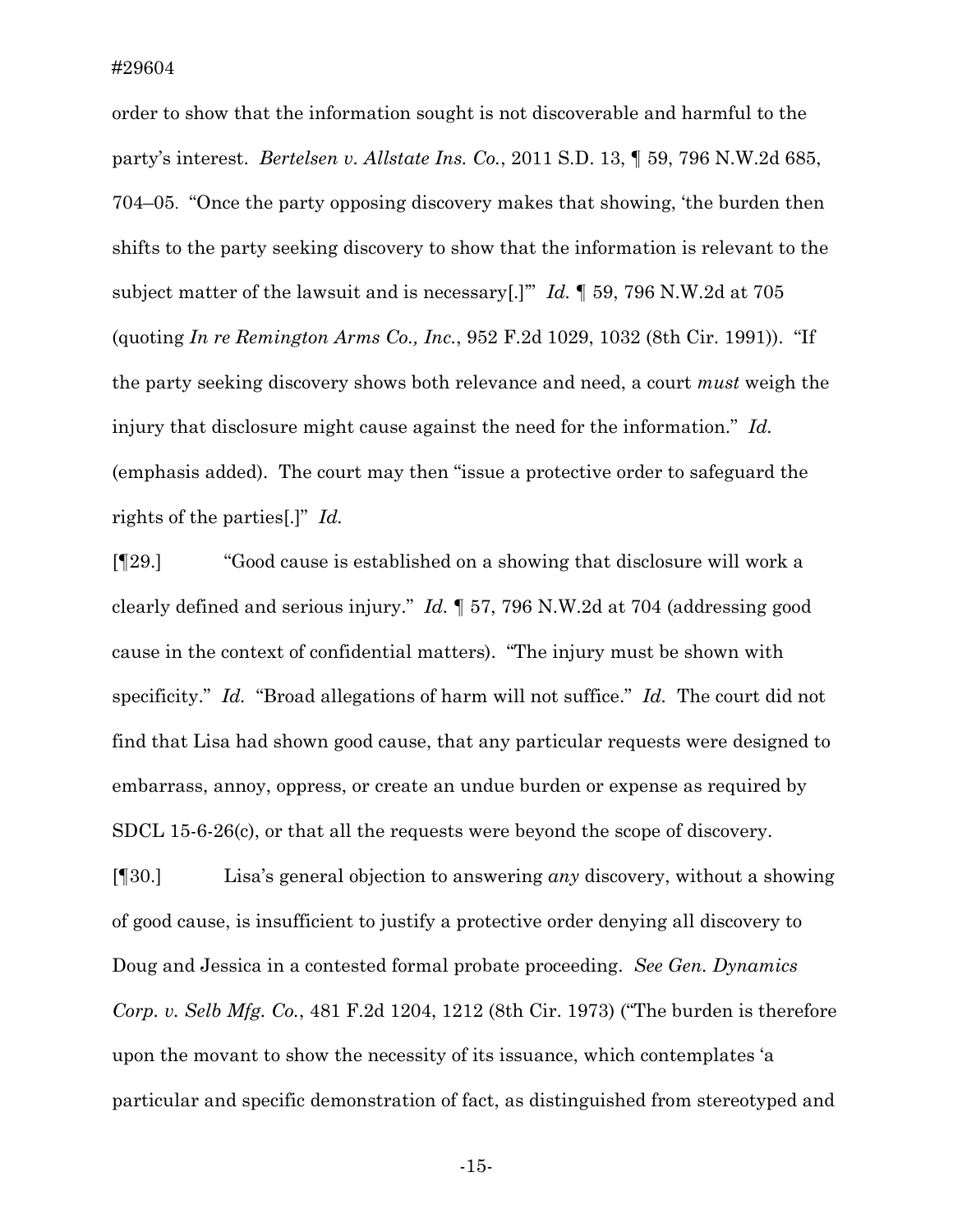conclusory statements . . . .'" (citation omitted)). Lisa's conclusory assertion that all of the discovery requests were outside the scope of discovery or were designed to embarrass, annoy, and burden Lisa does not satisfy her burden to show that good cause existed to issue a protective order.

[¶31.] Under these circumstances, the circuit court failed to apply the Rules of Civil Procedure when it entered a protective order denying Doug and Jessica all discovery without determining whether good cause existed to grant the motion for a protective order, and without considering the merits of the motion to compel. Discovery rules are "designed to compel *production* of evidence and to promote, rather than stifle, the truth finding process." *Magbuhat v. Kovarik*, 382 N.W.2d 43, 45 (S.D. 1986). As such, the circuit court erred in denying Doug and Jessica's Petition before properly addressing the parties' discovery motions.

[¶32.] Doug and Jessica were also prejudiced by the circuit court's decision to deny the Petition before addressing the discovery motions. This case presents unique circumstances given the alleged estrangement between Lisa and Dale and the interplay between the wrongful death and workers' compensation statutes. Doug and Jessica have made several factual allegations that remain undeveloped in the record. First, Doug and Jessica claim that Lisa cannot prove any pecuniary loss caused by Dale's death in light of Dale and Lisa's estrangement which may render her interest in the wrongful death claim minimal. *See In re Est. of Watson*, 2003 S.D. 142, ¶¶ 5, 20, 673 N.W.2d 60, 61, 64 (upholding a circuit court's apportionment of \$1 to beneficiary when the relationship between the decedent and beneficiary was "almost nonexistent"). Additionally, they also assert that a conflict exists between

-16-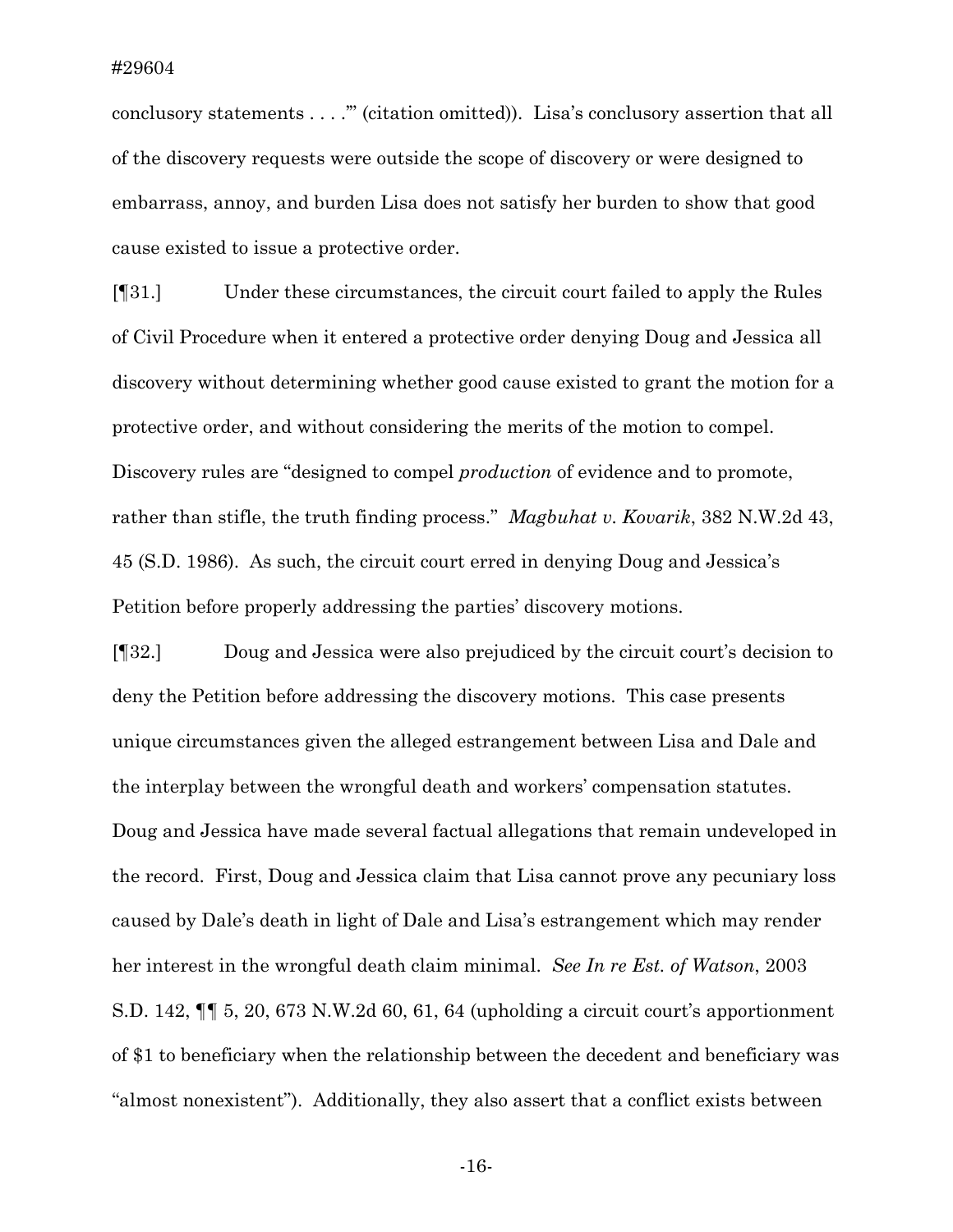Lisa's interests and their own interests based on SDCL 62-4-38 and -39. Doug and Jessica also claim that Lisa's animosity and financial mismanagement will negatively affect her handling of the Estate and their claim in the wrongful death proceeding.

[¶33.] The circuit court has discretion to determine if a special administrator is "necessary to preserve the estate or to secure its proper administration including its administration in circumstances where a general personal representative cannot or should not act." SDCL 29A-3-614; *see also In re Est. of Hutman*, 705 N.E.2d 1060, 1064–65 (Ind. Ct. App. 1999) ("No one can serve as a special administratrix whom the trial court finds unsuitable. A person may be deemed unsuitable by reason of an interest in pending litigation, or bias or prejudice[.]"). In determining who shall pursue a wrongful death claim on behalf of an estate, the "[circuit] court must have confidence that the person will demonstrate the utmost loyalty, impartiality, and integrity, and that the person does not have an interest in pending litigation, or bias or prejudice, such that the appointment would be adverse to the interest of those to be served by the appointment." *Hutman*, 705 N.E.2d at 1065. We cannot say that Doug and Jessica's assertions, if supported by evidence revealed through discovery, would not affect the circuit court's decision on whether a special administrator should be appointed. By granting the motion for protective order and denying the motion to compel, the circuit court denied Doug and Jessica the opportunity to develop and present evidence that may be relevant to their Petition.

[¶34.] We reverse and vacate the circuit court's order denying the Petition, denying the motion to compel, and granting the motion for a protective order. We

-17-